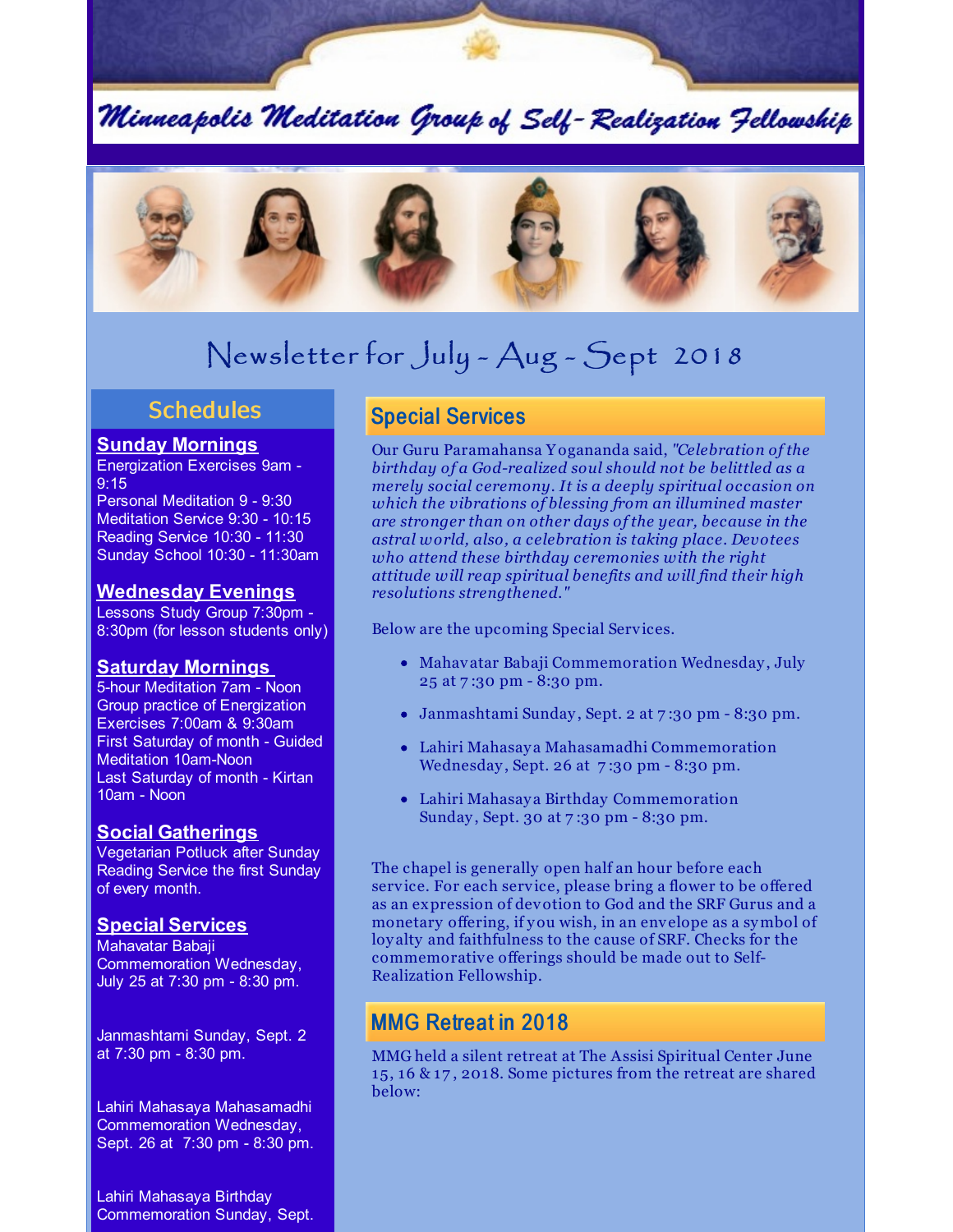30 at 7:30 pm - 8:30 pm.

# Sunday Readings **Schedule**

### **July**

1 How You Can Talk With God 8 The Spiritual Foundations of World Peace 15 Reincarnation: the Soul's Journey to God 22 Universal Steps That Lead to God-communion 29 Great Saints and Illumined Teachers: God's Messengers of **Truth** 

#### **August**

5 Understanding the Mystery of Life and Death 12 Awakening Your Divine **Nature** 19 Your Role in God's Drama of **Creation** 26 Meditation: The Divine **Science** 

### **September**

2 How Thoughts Can Change Your Life 9 Service: The Power of Love in **Action** 16 Karma: The Law of Cosmic **Justice** 23 What Is God's True Nature? 30 How to Bring God Into Daily Life

# Quote From Master





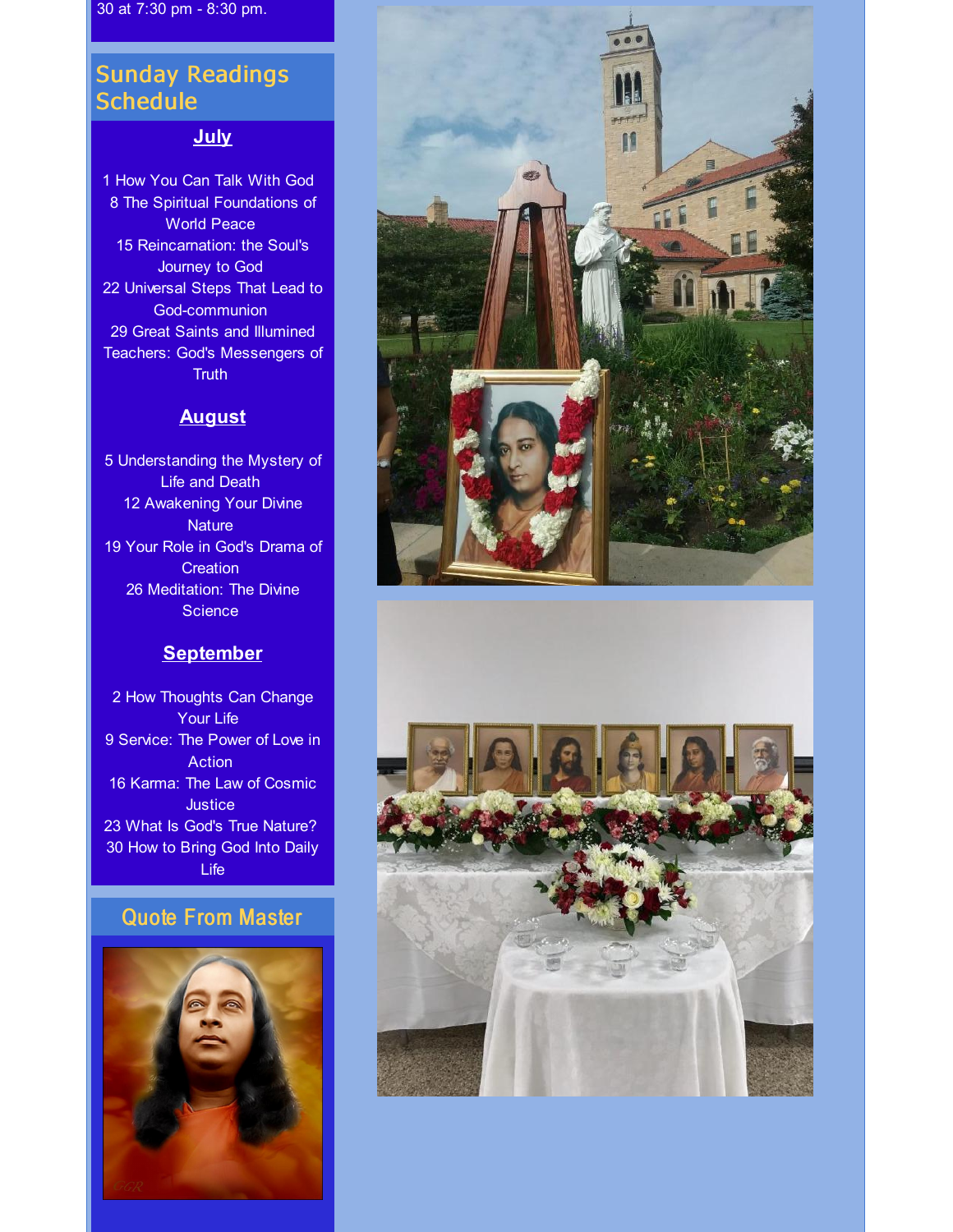*Maintain your equilibrium amidst trying circumstances. Do not abandon yourself to violent emotions; stand unshaken by adverse turn of events.*

- Paramahansa Yogananda - Scientific Healing Affirmations Page 23.



# MMG Retreat in 2019

We are happy to announce that in 2019 our group will sponsor a SRF monastic lead retreat in the spring of 2019. Details on this retreat will be available in late 2018 or early 2019.

# MMG Landscaping Committee News

The first phase of converting our lawn to a fescue grass has been completed. The lawn has never looked better. Soon the six trees in Bro. Saty ananda's master plan for our gardens will be planted. The existing garden is being maintained by Local Roots. Plan are underway to replenish plantings in the existing gardens to replace plants that have died off since the original planting. Building out Bro. Saty ananda's plan for our gardens will be a multi-y ear project. The goal is to achieve a meditation garden in the best tradition of Self-Realization Fellowship.

# Harmonium Class

We are pleased to announce that there will be a harmonium class for all interested devotees on Sunday , July 22nd following the reading service. All devotees who would like to learn to play the harmonium are encouraged to attend. If people have harmoniums at home that other devotees could borrow during the class, please bring them for the 22nd.

# INDIA Day Celebration

After huge success of our 2017 India Day celebrations, an India Day potluck has been scheduled for **November 4th, 2018**.

# World Convocation 2018

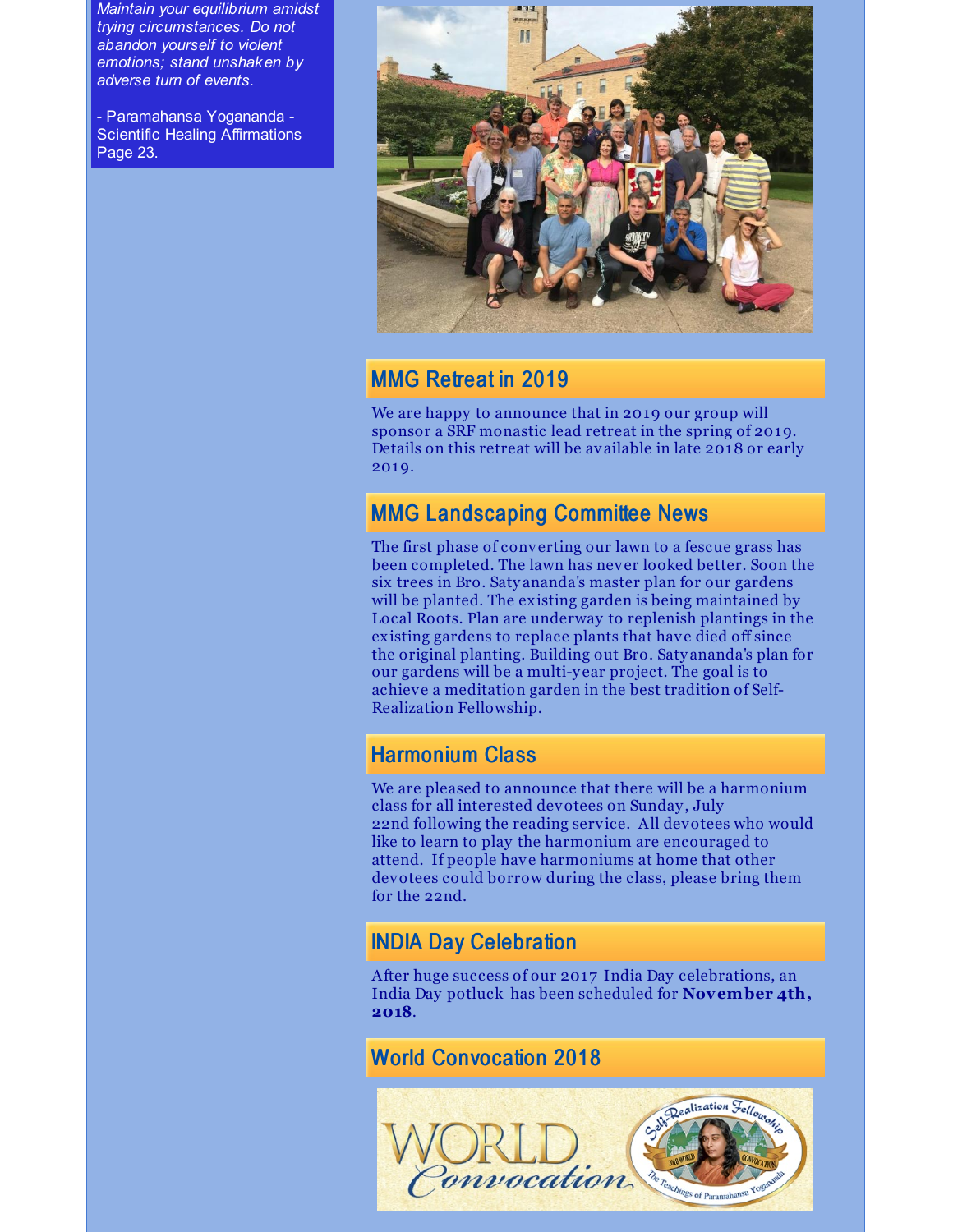Self-Realization Fellowship cordially invites you to the 2018 Convocation to be held on **August 5-11, 2018**. Thousands of SRF members from around the world will gather in Los Angeles for a profoundly inspiring week of spiritual renewal and fellowship, as we immerse ourselves in the teachings of our guru, Paramahansa Y ogananda. New for 2018: Simultaneous Spanish translations will be available during most events. Please see registration and Hotel information on Mother [Center's](http://www.yogananda-srf.org/SRF_World_Convocation.aspx) website at this Link.

# Summer Day Programs for Youth and Teens



Summer Day Program for Children and Teens, which is a part of Self-Realization Fellowship How-to-Live Y outh Programs, will be held on following dates: Boy s Week: July 2 - 6, 2018 Please see [details](http://www.yogananda-srf.org/programsforyouth/Summer_Day_Program.aspx) here.

## Minneapolis Meditation Group Book Room

Y ou are welcome to visit our book room where there are books and audio CDs by Paramahansa Y ogananda as well as other CDs, DVDs and other items for purchase.

In the book room, there is also a lending library where one is free to borrow books and media.

# MMG Severe Weather Policy

Please be advised that Minneapolis Meditation Group services will be cancelled if a severe weather warning is issued by the [National](http://forecast.weather.gov/MapClick.php?CityName=Minneapolis&state=MN&site=MPX&textField1=44.9618&textField2=-93.2668&e=0) Weather Service that includes our church area (the city of Minneapolis or Hennepin County ), within a window of two hours prior to a scheduled service to two hours after a scheduled service. It will be the responsibility of each member to be aware of any severe weather warnings prior to a scheduled service. This includes severe thunderstorm warnings, tornado warnings and winter storm warnings.

Y ou can find more details on the policy on our web site at [http://srfminneapolis.org/severeweatherpolicy](http://srfminneapolis.org/severeweatherpolicy.html) .html

## Donations Information

If you write a check to the group, please know that checks pay able to "Minneapolis Meditation Group"will be deposited locally and used to support the group's activities, pay utility bills and so on. Checks pay able to "Self Realization Fellowship" are sent to SRF's world headquarters in Los Angeles and are used by them to support SRF's work. It is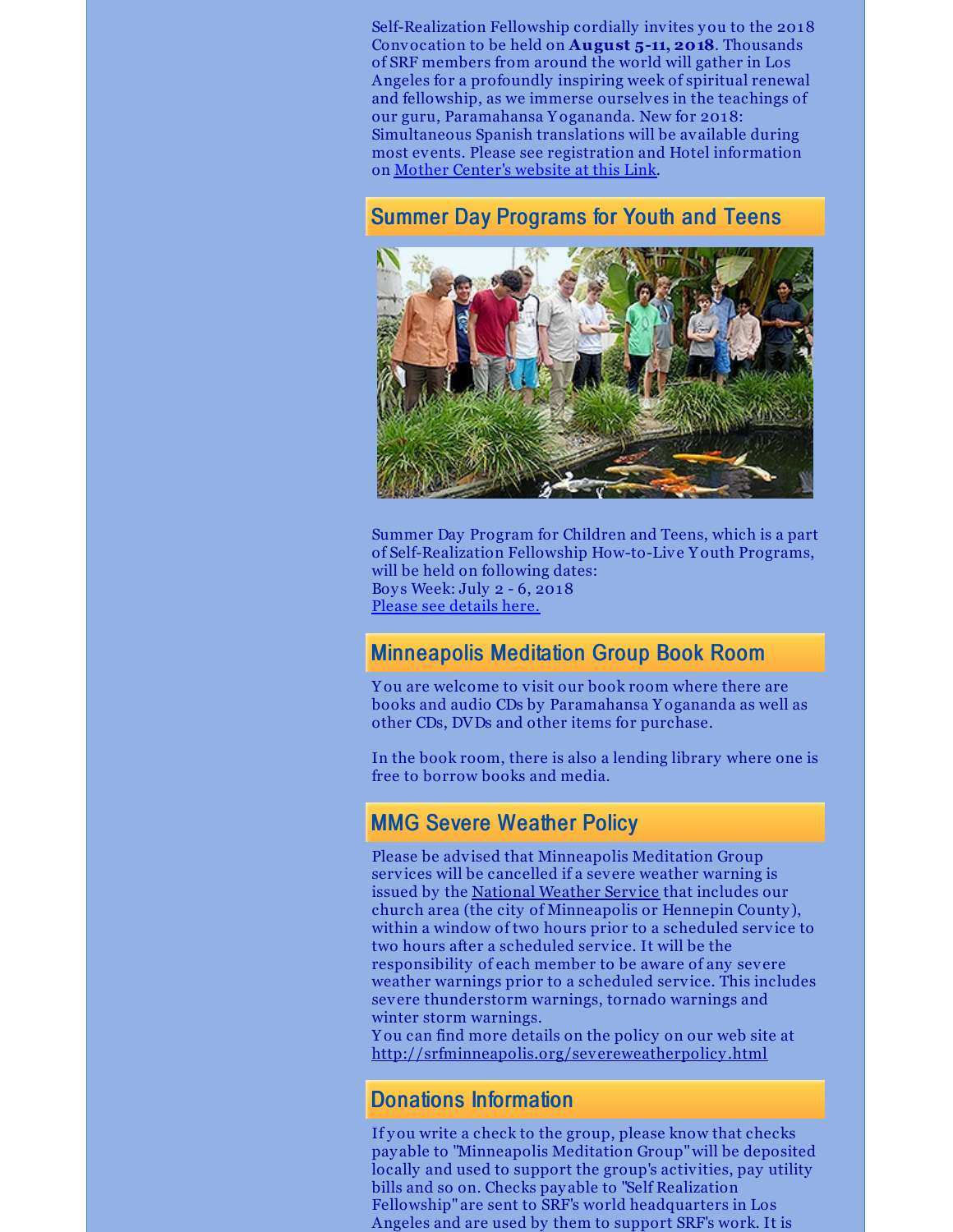customary when writing checks during special services such as commemorative services to make the check pay able to SRF. If you wish to specifically help the group with re-paying the building loan, and/or for operations and maintenance MMG building, please make your check pay able to "Self Realization Fellowship" and write "MMG Building Fund" in the memo section of the check. Thank you for your support of our group.

### Electronic Payments Service

Now you can make electronic payments for various items such as retreats, books or donations to Minneapolis Meditation Group using paypal. Please use the following link to make electronic payments.

<https://www.paypal.me/srfminneapolis>

Please note that it's free within the U.S. to send money to us with paypal when you use only your PayPal balance or bank account, or a combination of your PayPal balance and bank account. It is expected that there would be a fee to send money as a personal payment using a debit card or credit card. The fee in the U.S. is 2.9% plus \$0.30 USD of the amount you send. For example, if you send \$17 5.00 USD by credit card, the fee would be \$5.38 USD. Please check the paypal website to get an up to date information. Should you decide to send a payment using paypal, please include your full name, phone number and the details of what the payment is for.

# News From Mother Center

Bringing the Teachings of Paramahansa Y ogananda to Three International Festivals. Please read [details](http://www.yogananda-srf.org/NewsArchive/2018/Bringing_the_Teachings_of_Paramahansa_Yogananda_to_Three_International_Festivals.aspx#.WzguidhKjVo) here.

Media Outlets "Tuning In" to the SRF Teachings. Please read [details](http://www.yogananda-srf.org/NewsArchive/2018/Media_Outlets_%E2%80%9CTuning_In%E2%80%9D_to_the_SRF_Teachings.aspx#.WzguathKjVo) here.

## SRF Mother Center eNews

We would like to take this opportunity to encourage you to sign up for the SRF eNews by [clicking](https://members.yogananda-srf.org/MemberPortal/Account/RegisterEmail) here. Y ou may choose to receive:

- Monthly eNewsletters with inspirational quotes, articles and tips for daily spiritual living;

- News about SRF events in your area;

- SRF Students communications, like subscription renewal notices, invitations to Kriy a Y oga initiations, and various other items mailed to SRF students. (you will need your reference number to sign up for this option);

- Publication news, containing announcements of the latest SRF books, CDs, DVDs, promotions, etc.

By signing up now, you will help us serve you more efficiently , and save printing and mailing costs.

## Council Members

Terry Schwab - Council [Coordinator](mailto:coordinator@srfminneapolis.org) Mary Breslin - [Secretary](mailto:secretary@srfminneapolis.com) Sandy Doss - [Treasurer](mailto:treasurer@srfminneapolis.org) Nancy Bierma - [Member](mailto:at.large2@srfminneapolis.org) at Large Vivek Goel - [Member](mailto:at.large1@srfminneapolis.org) at Large